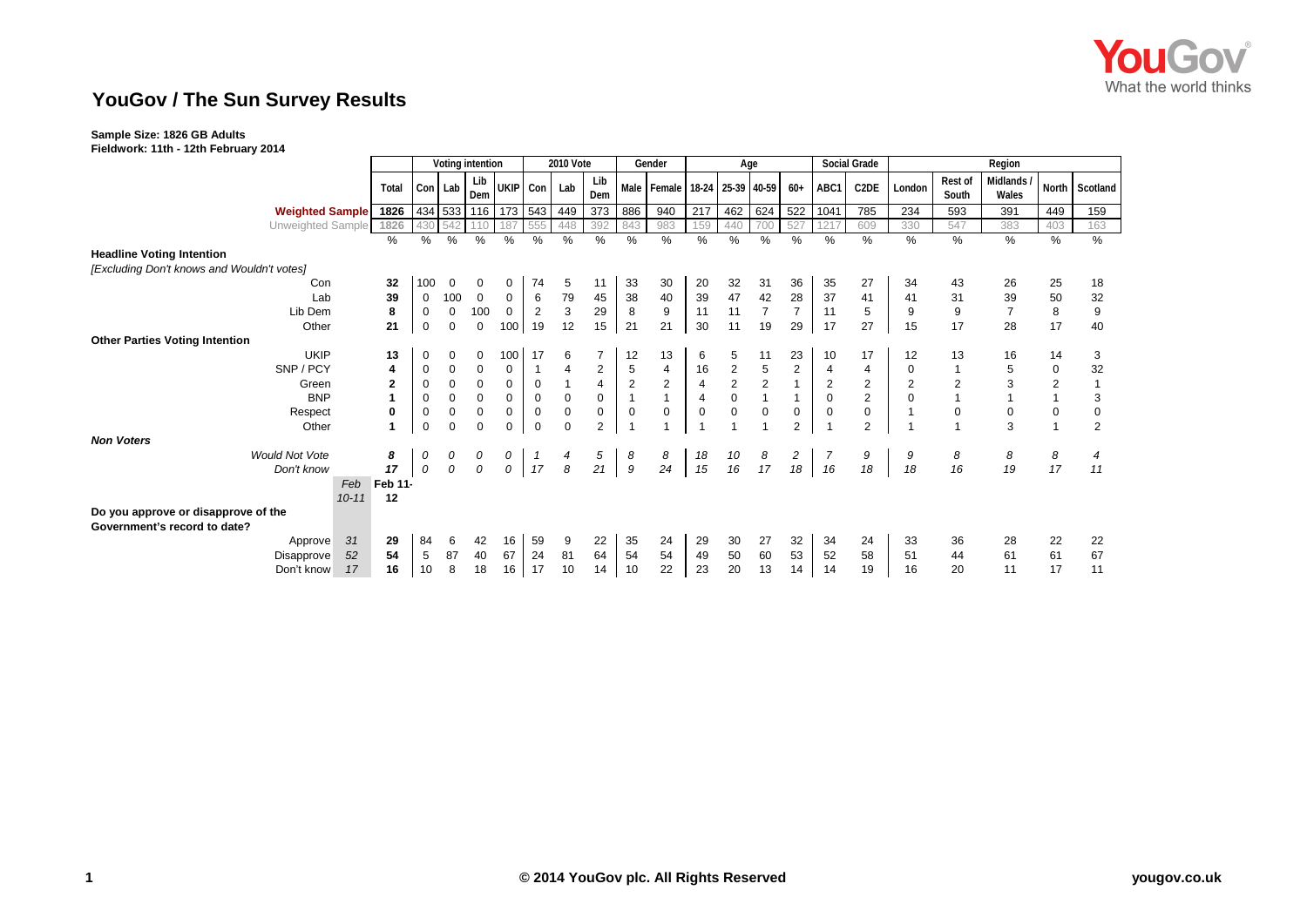

| VV.<br>Fieldwork: 11th - 12th February 2014                          |       |         |                  |                  |                  |               |                |                |                |     |                               |     |     |               |               |      |                   |        |                         |                   |               |               |
|----------------------------------------------------------------------|-------|---------|------------------|------------------|------------------|---------------|----------------|----------------|----------------|-----|-------------------------------|-----|-----|---------------|---------------|------|-------------------|--------|-------------------------|-------------------|---------------|---------------|
|                                                                      |       |         | Voting intention |                  | <b>2010 Vote</b> |               | Gender         |                | Age            |     |                               |     |     | Social Grade  | Region        |      |                   |        |                         |                   |               |               |
|                                                                      |       | Total   | Con              | Lab              | Lib<br>Dem       | UKIP Con      |                | Lab            | Lib<br>Dem     |     | Male Female 18-24 25-39 40-59 |     |     |               | $60+$         | ABC1 | C <sub>2</sub> DE | London | <b>Rest of</b><br>South | Midlands<br>Wales | North         | Scotland      |
| <b>Weighted Sample</b>                                               |       | 1826    |                  |                  | 434 533 116      | 173 543       |                | 449            | 373            | 886 | 940                           | 217 | 462 | 624           | 522           | 1041 | 785               | 234    | 593                     | 391               | 449           | 159           |
| Unweighted Sample                                                    |       | 1826    | 430              | 542              | 110              | 187           | 555            | 448            | 392            | 843 | 983                           | 159 | 440 | 700           | 527           | 1217 | 609               | 330    | 547                     | 383               | 403           | 163           |
|                                                                      |       | $\%$    | $\frac{0}{0}$    | $\frac{0}{0}$    | $\frac{0}{0}$    | $\frac{0}{0}$ | $\%$           | $\frac{0}{0}$  | $\frac{1}{2}$  | %   | $\frac{1}{6}$                 | %   | %   | $\frac{0}{0}$ | $\frac{0}{0}$ | $\%$ | %                 | %      | $\frac{9}{6}$           | $\frac{0}{6}$     | $\frac{9}{6}$ | $\frac{9}{6}$ |
|                                                                      | Jan   | Feb 11- |                  |                  |                  |               |                |                |                |     |                               |     |     |               |               |      |                   |        |                         |                   |               |               |
|                                                                      | 28-29 | 12      |                  |                  |                  |               |                |                |                |     |                               |     |     |               |               |      |                   |        |                         |                   |               |               |
| Do you support or oppose the coalition                               |       |         |                  |                  |                  |               |                |                |                |     |                               |     |     |               |               |      |                   |        |                         |                   |               |               |
| agreement between the Conservatives and<br><b>Liberal Democrats?</b> |       |         |                  |                  |                  |               |                |                |                |     |                               |     |     |               |               |      |                   |        |                         |                   |               |               |
| Strongly support                                                     | 3     | 3       |                  | $\mathbf 0$      | 8                | 2             | 4              | 2              | 3              |     | 2                             |     | 5   | 3             | 2             | 3    | 2                 |        | 2                       | -1                | 4             | 2             |
| Tend to support                                                      | 25    | 26      | 50               | $\boldsymbol{9}$ | 56               | 19            | 40             | 8              | 30             | 27  | 24                            | 24  | 24  | 23            | 30            | 29   | 22                | 26     | 32                      | 27                | 18            | 19            |
| <b>TOTAL SUPPORT</b>                                                 | 28    | 29      | 57               | 9                | 64               | 21            | 44             | 10             | 33             | 31  | 26                            | 25  | 29  | 26            | 32            | 32   | 24                | 30     | 34                      | 28                | 22            | 21            |
| Tend to oppose                                                       | 31    | 33      | 29               | 37               | 27               | 34            | 34             | 37             | 33             | 33  | 34                            | 38  | 31  | 32            | 34            | 35   | 31                | 37     | 31                      | 33                | 36            | 32            |
| Strongly oppose                                                      | 28    | 27      | 11               | 49               | $5\phantom{.0}$  | 40            | 16             | 47             | 27             | 31  | 24                            | 21  | 22  | 33            | 28            | 24   | 32                | 24     | 23                      | 30                | 30            | 39            |
| <b>TOTAL OPPOSE</b>                                                  | 59    | 60      | 40               | 86               | 32               | 74            | 50             | 84             | 60             | 64  | 58                            | 59  | 53  | 65            | 62            | 59   | 63                | 61     | 54                      | 63                | 66            | 71            |
| Don't know                                                           | 13    | 11      | 3                | 5                | 3                | 5             | 6              | $\overline{7}$ | $\overline{7}$ | 6   | 16                            | 16  | 17  | 9             | 5             | 8    | 14                | 9      | 12                      | 9                 | 12            | 8             |
| Local councils in many parts of Britain are                          |       |         |                  |                  |                  |               |                |                |                |     |                               |     |     |               |               |      |                   |        |                         |                   |               |               |
| cutting some of their services. Thinking                             |       |         |                  |                  |                  |               |                |                |                |     |                               |     |     |               |               |      |                   |        |                         |                   |               |               |
| about the area where you live, which of                              |       |         |                  |                  |                  |               |                |                |                |     |                               |     |     |               |               |      |                   |        |                         |                   |               |               |
| these statements comes closest to your                               |       |         |                  |                  |                  |               |                |                |                |     |                               |     |     |               |               |      |                   |        |                         |                   |               |               |
| view?                                                                |       |         |                  |                  |                  |               |                |                |                |     |                               |     |     |               |               |      |                   |        |                         |                   |               |               |
| Central government is mainly responsible,                            |       |         |                  |                  |                  |               |                |                |                |     |                               |     |     |               |               |      |                   |        |                         |                   |               |               |
| because it is cutting sharply the money it gives                     | 41    | 41      | 19               |                  | 35               | 34            | 23             | 60             | 54             | 45  | 38                            | 35  | 34  | 45            | 46            | 41   | 42                | 33     | 38                      | 49                | 46            | 37            |
| to the council where I live                                          |       |         |                  |                  |                  |               |                |                |                |     |                               |     |     |               |               |      |                   |        |                         |                   |               |               |
| My local council is mainly responsible, because                      |       |         |                  |                  |                  |               |                |                |                |     |                               |     |     |               |               |      |                   |        |                         |                   |               |               |
| it could achieve most of the savings it needs by                     | 28    | 30      | 49               | 17               | 36               | 43            | 49             | 17             | 25             | 31  | 29                            | 12  | 30  | 32            | 34            | 30   | 29                | 30     | 29                      | 29                | 29            | 36            |
| cutting costs, without                                               |       |         |                  |                  |                  |               |                |                |                |     |                               |     |     |               |               |      |                   |        |                         |                   |               |               |
| Neither - I am not aware of significant cuts to                      | 21    | 18      | 25               | 11               | 21               | 14            | 21             | 13             | 14             | 16  | 20                            | 34  | 19  | 14            | 16            | 19   | 16                | 26     | 25                      | 11                | 11            | 20            |
| services in my area                                                  |       |         | $\overline{7}$   | 7                |                  |               |                |                |                |     |                               |     |     |               |               |      |                   |        |                         |                   |               |               |
| Don't know                                                           | 10    | 11      |                  |                  | 8                | 9             | $\overline{7}$ | 10             |                | 8   | 13                            | 19  | 17  | 8             | 4             | 9    | 13                | 11     | 9                       | 11                | 15            |               |